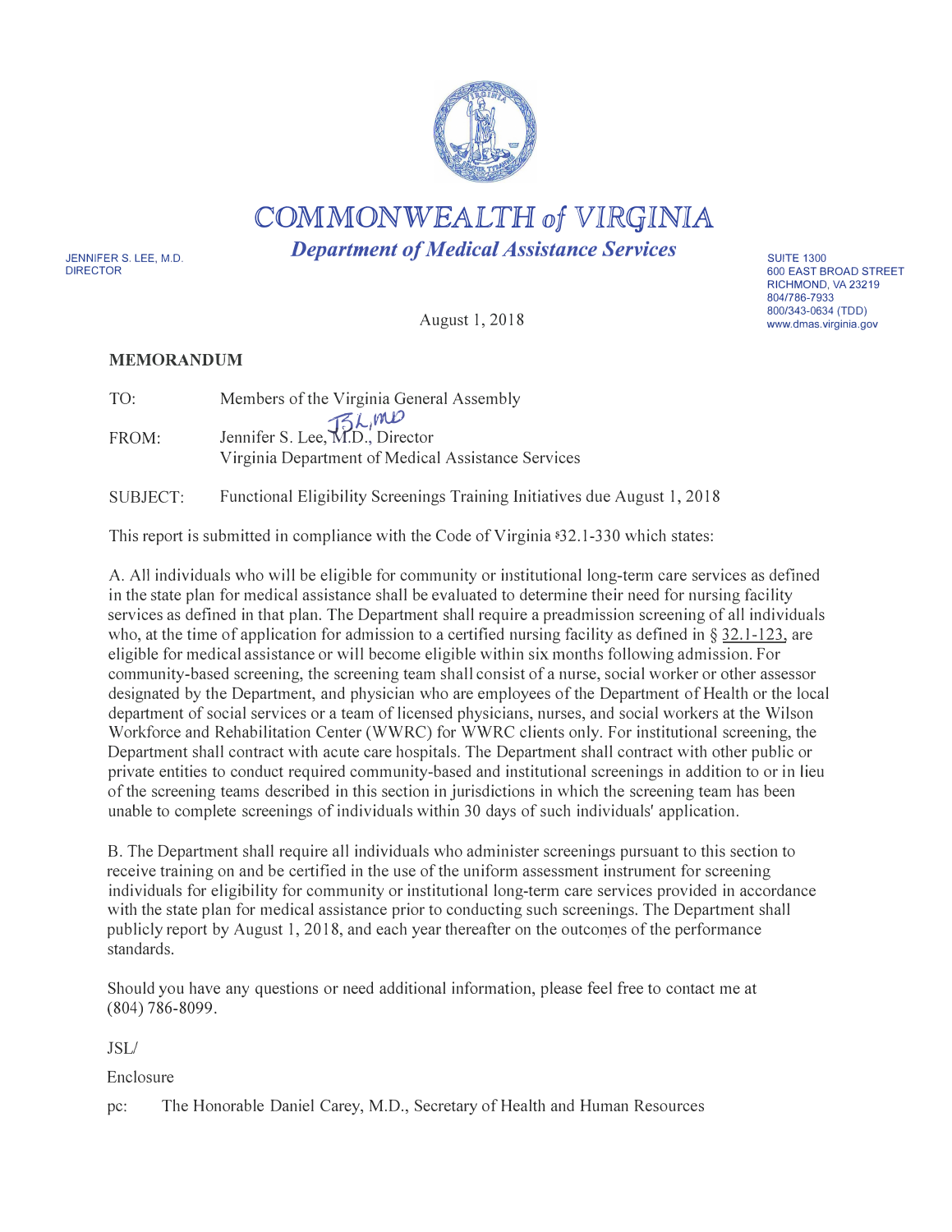# **Functional Eligibility Screenings Training Initiatives**

# *A Report to the Virginia General Assembly*

# *August 1, 2018*

## **Report Mandate:**

*Section 32.1-330 of the Code of Virginia states: A. All individuals who will be eligible for community or institutional long-term care services as defined in the state plan for medical assistance shall be evaluated to determine their need for nursing facility services as defined in that plan. The Department shall require a preadmission screening of all individuals who, at the time of application for admission to a certified nursing facility as defined in § 32.1-123, are eligible for medical assistance or will become eligible within six months following admission. For community-based screening, the screening team shall consist of a nurse, social worker or other assessor designated by the Department, and physician who are employees of the Department of Health or the local department of social services or a team of licensed physicians, nurses, and social workers at the Wilson Workforce and Rehabilitation Center (WWRC) for WWRC clients only. For institutional screening, the Department shall contract with acute care hospitals. The Department shall contract with other public or private entities to conduct required community-based and institutional screenings in addition to or in lieu of the screening teams described in this section in jurisdictions in which the screening team has been unable to complete screenings of individuals within 30 days of such individuals' application.*

*B. The Department shall require all individuals who administer screenings pursuant to this section to receive training on and be certified in the use of the uniform assessment instrument for screening individuals for eligibility for community or institutional long-term care services provided in accordance with the state plan for medical assistance prior to conducting such screenings. The Department shall publicly report by August 1, 2018, and each year thereafter on the outcomes of the performance standards.*

#### **Executive Summary**

The Department of Medical Assistance Services (DMAS) has made significant progress toward improving the functional screening process for long-term services and supports. The Department continues its study of screenings and has streamlined the fields required for the screening in electronic preadmission screening (e PAS). An automated, competency-based training and certification process is under development. The Department plans to monitor the number of screeners trained and certified once the training and certification process is in place. Finally, DMAS continues its participation in the public engagement process with meetings with affected stakeholders.

#### **Background**

The *Code of Virginia* §32.1-330 requires individuals who will become eligible for community or institutional long-term services and supports (LTSS) as defined in the State Plan for Medical Assistance Services be evaluated to determine if those individuals meet the level of care required for services in a nursing facility.

#### **About DMAS and Medicaid**

#### *DMAS' mission is to ensure Virginia's Medicaid enrollees receive high quality and cost effective health care.*

Medicaid plays a critical role in the lives of over a million Virginians, providing health care for those most in need. Medicaid enrollees include children, pregnant women, parents and care takers, older adults and individuals with disabilities. Virginians must meet income thresholds and other eligibility criteria before qualifying to receive Medicaid benefits.

Medicaid covers primary and specialty health care, inpatient care, and behavioral health and addiction and recovery treatment services. Medicaid also covers long-term services and supports, making it possible for thousands of Virginians to remain in their homes or to access residential and nursing home care.

Quick Medicaid facts:

- Covers 1 in 8 Virginians
- Covers 1 in 3 births and 33% of children
- Supports 2 in 3 nursing facility residents

Virginia Medicaid and Children's Health Insurance Program (CHIP) are administered by the Department of Medical Assistance Services (DMAS) and are jointly funded by Virginia and the federal government under the Title XIX and Title XXI of the Social Security Act. Virginia generally receives \$1 of federal matching funds for every \$1 Virginia spends on Medicaid.

The majority of Medicaid enrollees are children and pregnant women while the majority of costs support aged, blind, and disabled recipients. Virginia's eligibility criteria and administrative expense ratios are among the strictest in the nation.